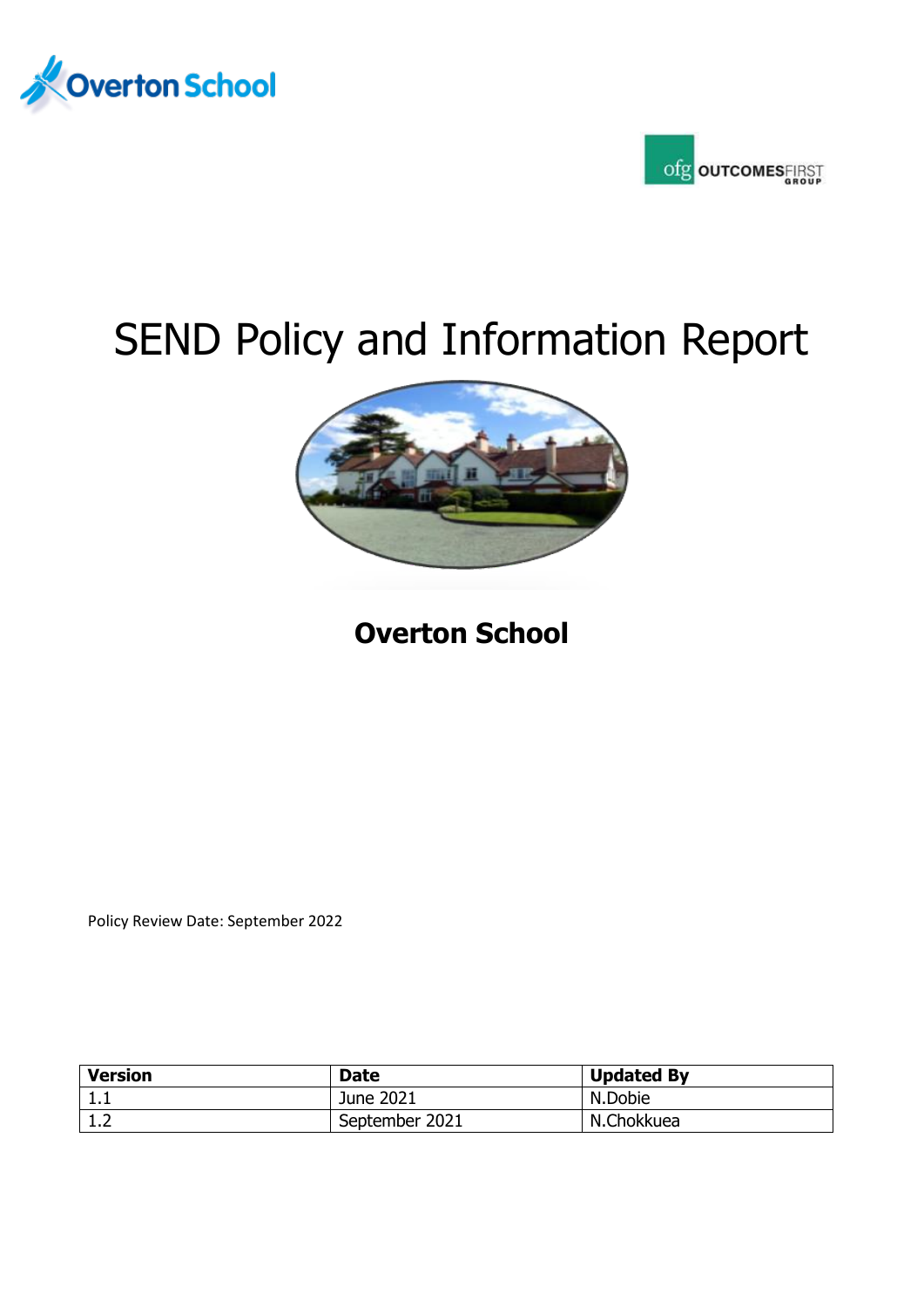

### **CONTENTS**

# **1. AIMS**

Our SEN policy and information report aims to:

- Set out how our school will support and make provision for pupils with special educational needs (SEN)
- Explain the roles and responsibilities of everyone involved in providing for pupils with SEN

#### **2. LEGISLATION AND GUIDANCE**

This policy and information report is based on the statutory [Special Educational Needs and Disability \(SEND\)](https://www.gov.uk/government/uploads/system/uploads/attachment_data/file/398815/SEND_Code_of_Practice_January_2015.pdf)  [Code of Practice](https://www.gov.uk/government/uploads/system/uploads/attachment_data/file/398815/SEND_Code_of_Practice_January_2015.pdf) and the following legislation:

- [Part 3 of the Children and Families Act 2014,](http://www.legislation.gov.uk/ukpga/2014/6/part/3) which sets out schools' responsibilities for pupils with SEN and disabilities
- [The Special Educational Needs and Disability Regulations 2014](http://www.legislation.gov.uk/uksi/2014/1530/contents/made), which set out schools' responsibilities for education, health and care (EHC) plans, SEN co-ordinators (SENCOs) and the SEN information report

#### **3. DEFINITIONS**

A pupil has SEN if they have a learning difficulty or disability which calls for special educational provision to be made for them.

They have a learning difficulty or disability if they have:

- A significantly greater difficulty in learning than the majority of others of the same age, or
- A disability which prevents or hinders them from making use of facilities of a kind generally provided for others of the same age in mainstream schools

Special educational provision is educational or training provision that is additional to, or different from, that made generally for other children or young people of the same age by mainstream schools.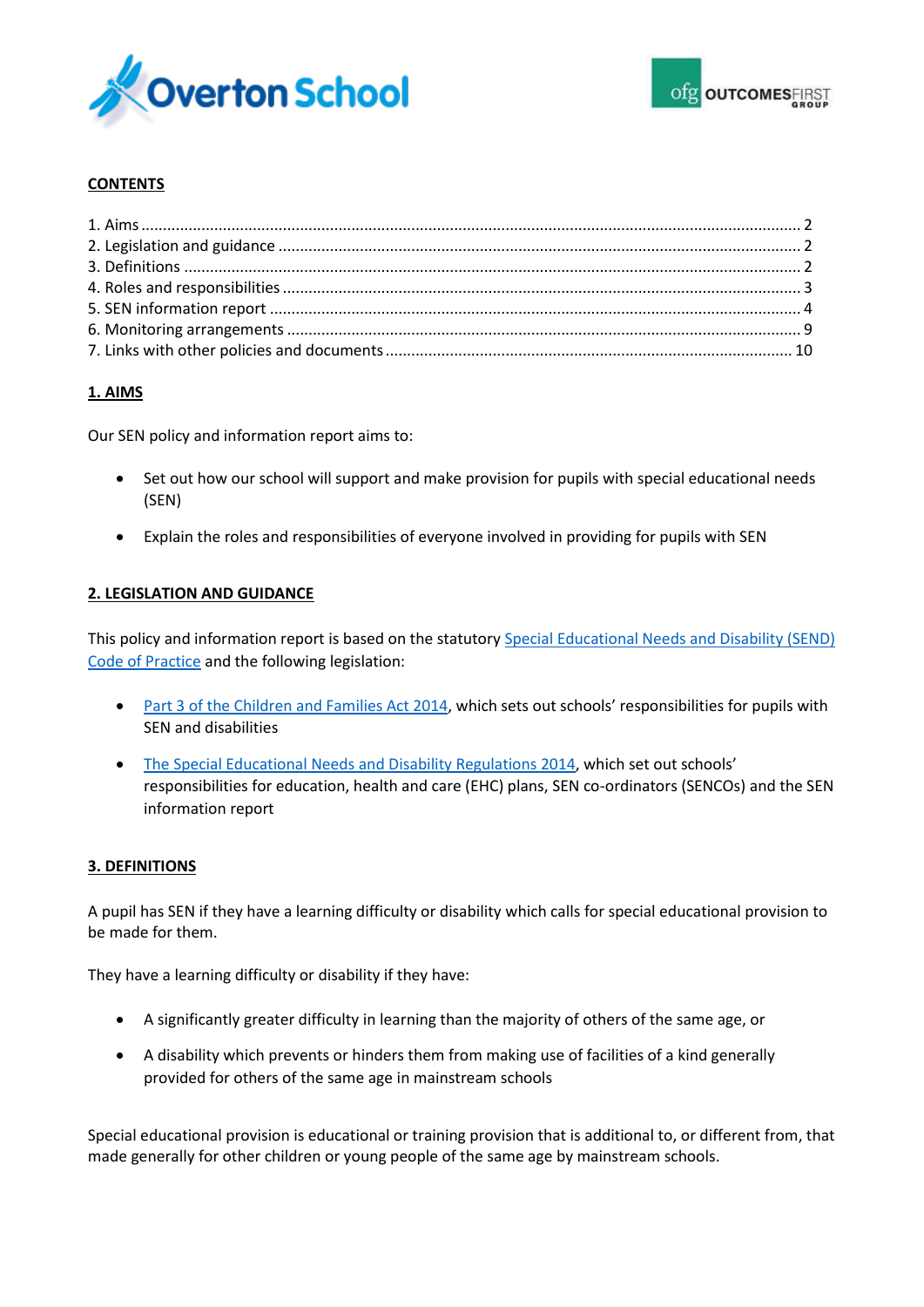



## **4. ROLES AND RESPONSIBILITIES**

#### 4.1 The SENCO

The SENCO is Sally Clarke.

They will:

- Work with the Head of School and SEN governor to determine the strategic development of the SEN policy and provision in the school
- Have day-to-day responsibility for the operation of this SEN policy and the co-ordination of specific provision made to support individual pupils with SEN, including those who have EHC plans
- Provide professional guidance to colleagues and work with staff, parents, and other agencies to ensure that pupils with SEN receive appropriate support and high quality teaching
- Advise on the graduated approach to providing SEN support
- Advise on the deployment of the school's delegated budget and other resources to meet pupils' needs effectively
- Be the point of contact for external agencies, especially the local authority and its support services
- Liaise with potential next providers of education to ensure pupils and their parents are informed about options and a smooth transition is planned.
- Work with the principal and governing board to ensure that the school meets its responsibilities under the Equality Act 2010 with regard to reasonable adjustments and access arrangements
- Ensure the school keeps the records of all pupils with SEN up to date

#### 4.2 The SEN governor

The SEN governor will:

- Help to raise awareness of SEN issues at governing board meetings
- Monitor the quality and effectiveness of SEN and disability provision within the school and update the governing board on this
- Work with the Head of School and SENCO to determine the strategic development of the SEN policy and provision in the school

#### 4.3 The Head of School

The Head of School will:

 Work with the SENCO and SEN governor to determine the strategic development of the SEN policy and provision in the school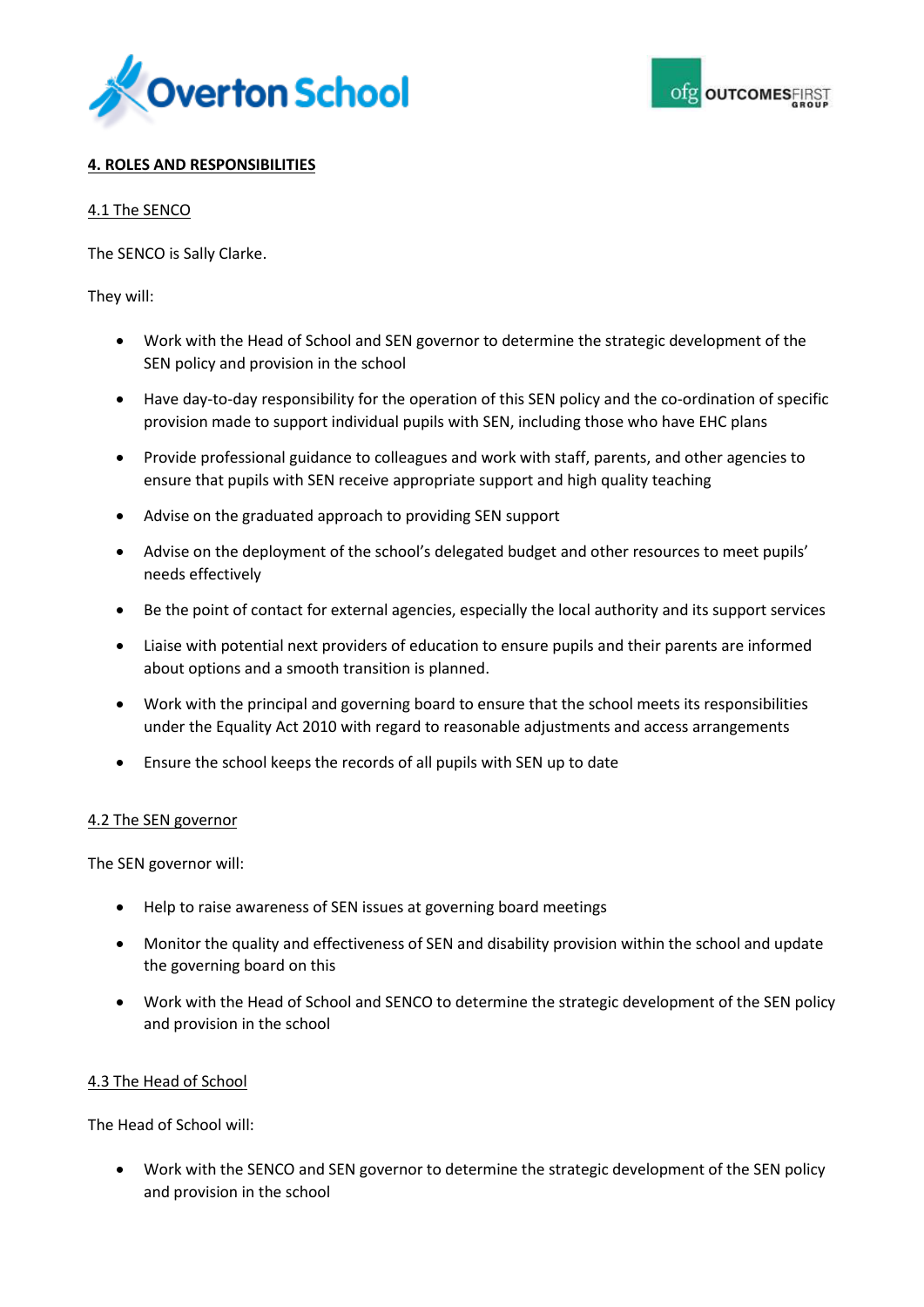



Have overall responsibility for the provision and progress of learners with SEN and/or a disability

#### 4.4 Class teachers

Each class teacher is responsible for:

- The progress and development of every pupil in their class
- Working closely with any teaching assistants or specialist staff to plan and assess the impact of support and interventions and how they can be linked to classroom teaching
- Working with the SENCO to review each pupil's progress and development and decide on any changes to provision
- Ensuring they follow this SEN policy

#### **5. SEN INFORMATION REPORT**

#### 5.1 The kinds of SEN that are provided for

Our school currently provides additional and/or different provision for a range of needs, including:

- Communication and interaction, for example, autistic spectrum disorder, Asperger's Syndrome, speech and language difficulties
- Cognition and learning, for example, dyslexia, dyspraxia,
- Social, emotional and mental health difficulties, for example, attention deficit hyperactivity disorder (ADHD)

#### 5.2 Identifying pupils with SEN and assessing their needs

We will assess each pupil's current skills and levels of attainment on entry, which will build on previous settings and Key Stages, where appropriate. Class teachers will make regular assessments of progress for all pupils and identify those whose progress:

- Is significantly slower than that of their peers starting from the same baseline
- Fails to match or better the child's previous rate of progress
- Fails to close the attainment gap between the child and their peers
- Widens the attainment gap

This may include progress in areas other than attainment, for example, social needs.

Slow progress and low attainment will not automatically mean a pupil is recorded as having SEN.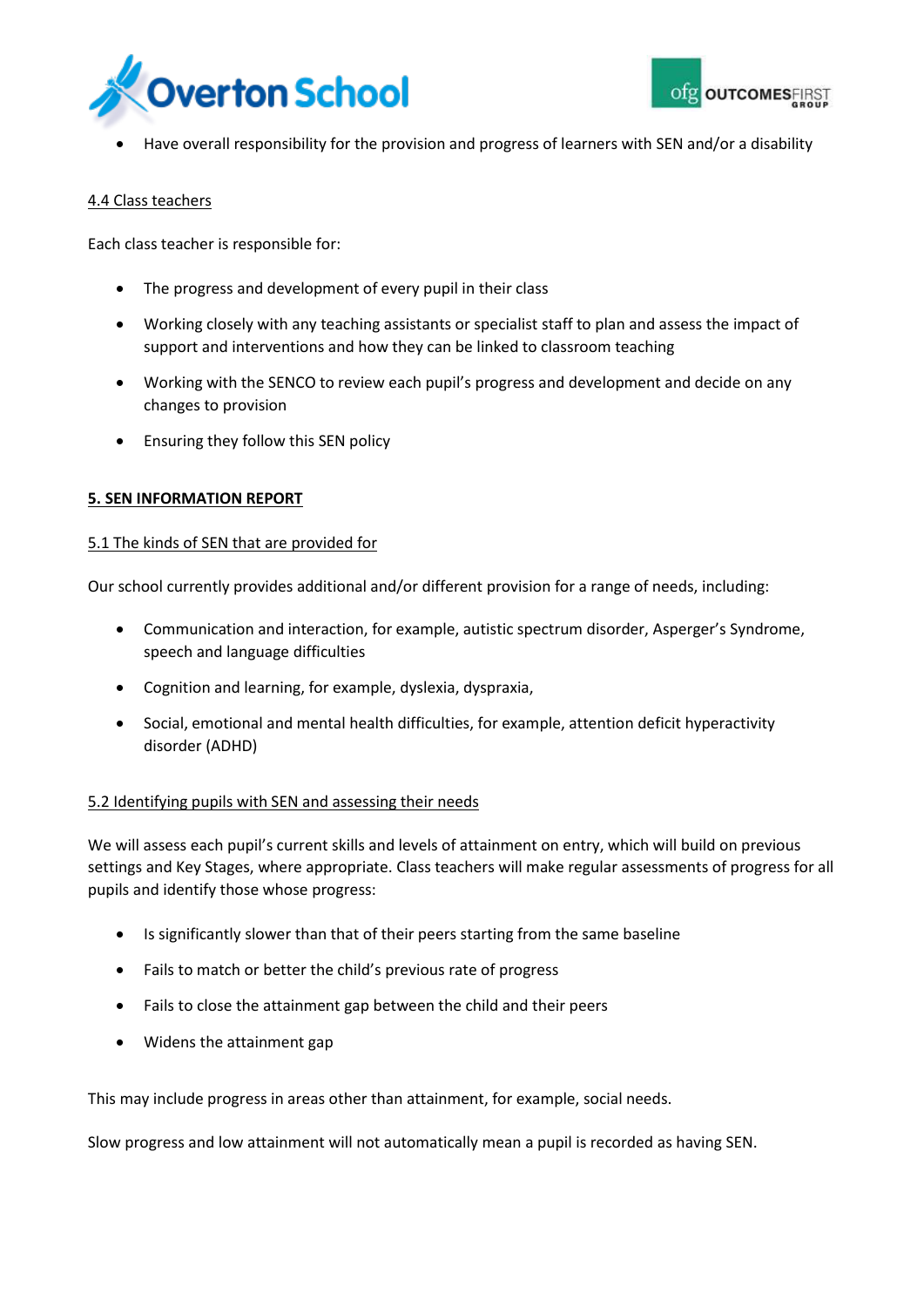



When deciding whether special educational provision is required, we will start with the desired outcomes, including the expected progress and attainment, and the views and the wishes of the pupil and their parents. We will use this to determine the support that is needed and whether we can provide it by adapting our core offer, or whether something different or additional is needed.

#### 5.3 Consulting and involving pupils and parents

We will have an early discussion with the pupil and their parents when identifying whether they need special educational provision. These conversations will make sure that:

- Everyone develops a good understanding of the pupil's areas of strength and difficulty
- We take into account the parents' concerns
- Everyone understands the agreed outcomes sought for the child
- Everyone is clear on what the next steps are

Notes of these early discussions will be added to the pupil's record and given to their parents.

We will formally notify parents when it is decided that a pupil will receive SEN support.

#### 5.4 Assessing and reviewing pupils' progress towards outcomes

We will follow the graduated approach and the four-part cycle of **assess, plan, do, review**. The class or subject teacher will work with the SENCO to carry out a clear analysis of the pupil's needs. This will draw on:

- The teacher's assessment and experience of the pupil
- Their previous progress and attainment and behaviour
- Other teachers' assessments, where relevant
- The individual's development in comparison to their peers and national data
- The views and experience of parents
- The pupil's own views
- Advice from external support services, if relevant

The assessment will be reviewed regularly.

All teachers and support staff who work with the pupil will be made aware of their needs, the outcomes sought, the support provided, and any teaching strategies or approaches that are required. We will regularly review the effectiveness of the support and interventions and their impact on the pupil's progress.

5.5 Supporting pupils moving between phases and preparing for adulthood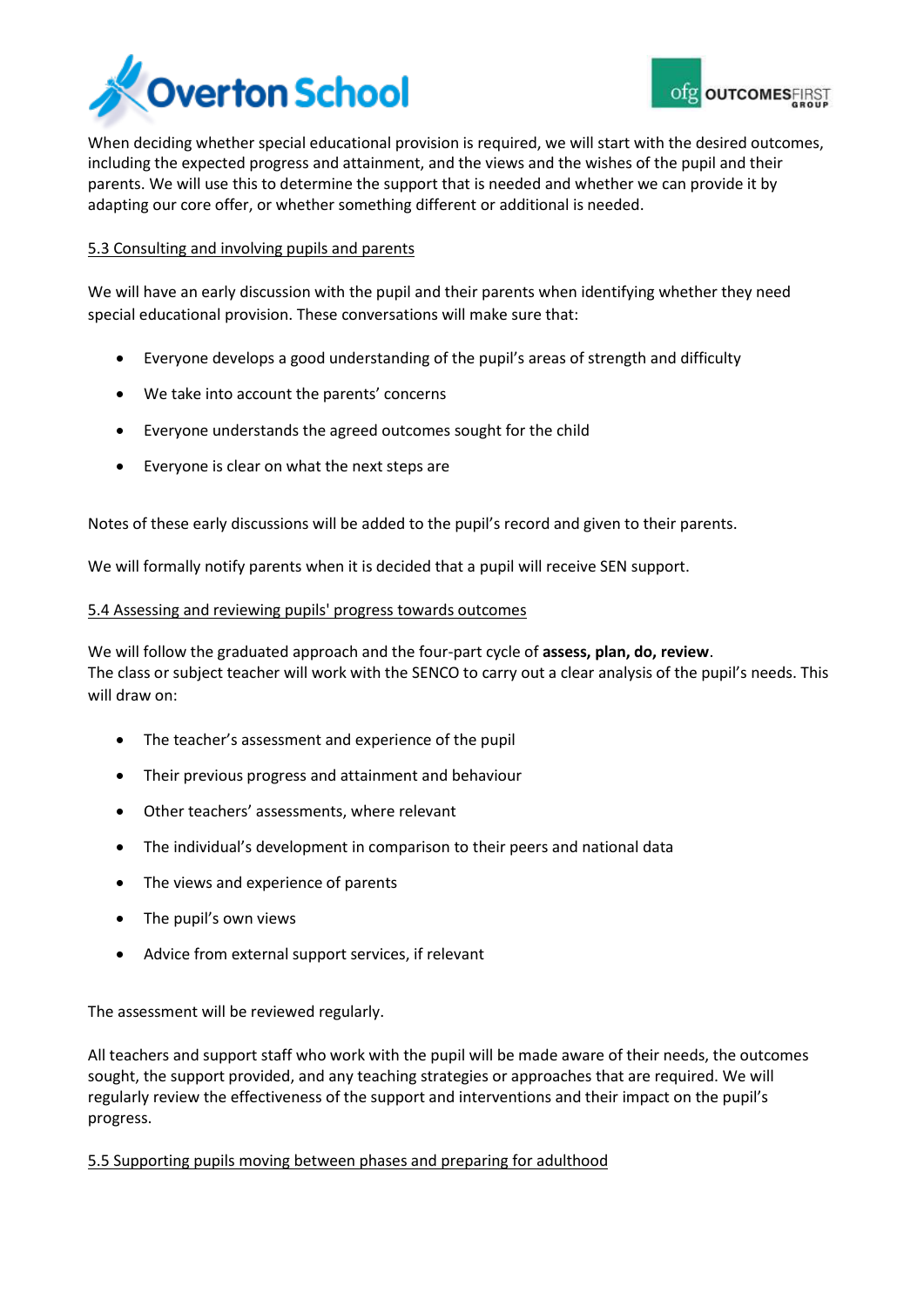



We will share information with the school, college, or other setting the pupil is moving to. We will agree with parents and pupils which information will be shared as part of this. We support and prepare pupils for transition through an induction programme.

#### 5.6 Our approach to teaching pupils with SEN

Teachers are responsible and accountable for the progress and development of all the pupils in their class.

High quality teaching is our first step in responding to pupils who have SEN. This will be differentiated for individual pupils.

We will also provide the following interventions:

- One to one support
- Small class size
- Personalised skills and gaps
- Workshops
- Coursework support

#### 5.7 Adaptations to the curriculum and learning environment

We make the following adaptations to ensure all pupils' needs are met:

- Differentiating our curriculum to ensure all pupils are able to access it, for example, by grouping, 1:1 work, teaching style, content of the lesson, etc.
- Adapting our resources and staffing
- Using recommended aids, such as laptops, coloured overlays, visual timetables, larger font, etc.
- Differentiating our teaching, for example, giving longer processing times, pre-teaching of key vocabulary, reading instructions aloud, etc.

#### 5.8 Additional support for learning

We have 5 teaching assistants who are trained to deliver interventions such as:

- Teaching assistants will support pupils on a 1:1 basis when support is required on ad hoc basis or is part of the EHCP provision plan
- Teaching assistants will support pupils in small groups when required to do so
- We work with the following agencies to provide support for pupils with SEN:
	- o Parents/Carers
	- o SEN Local Authority Teams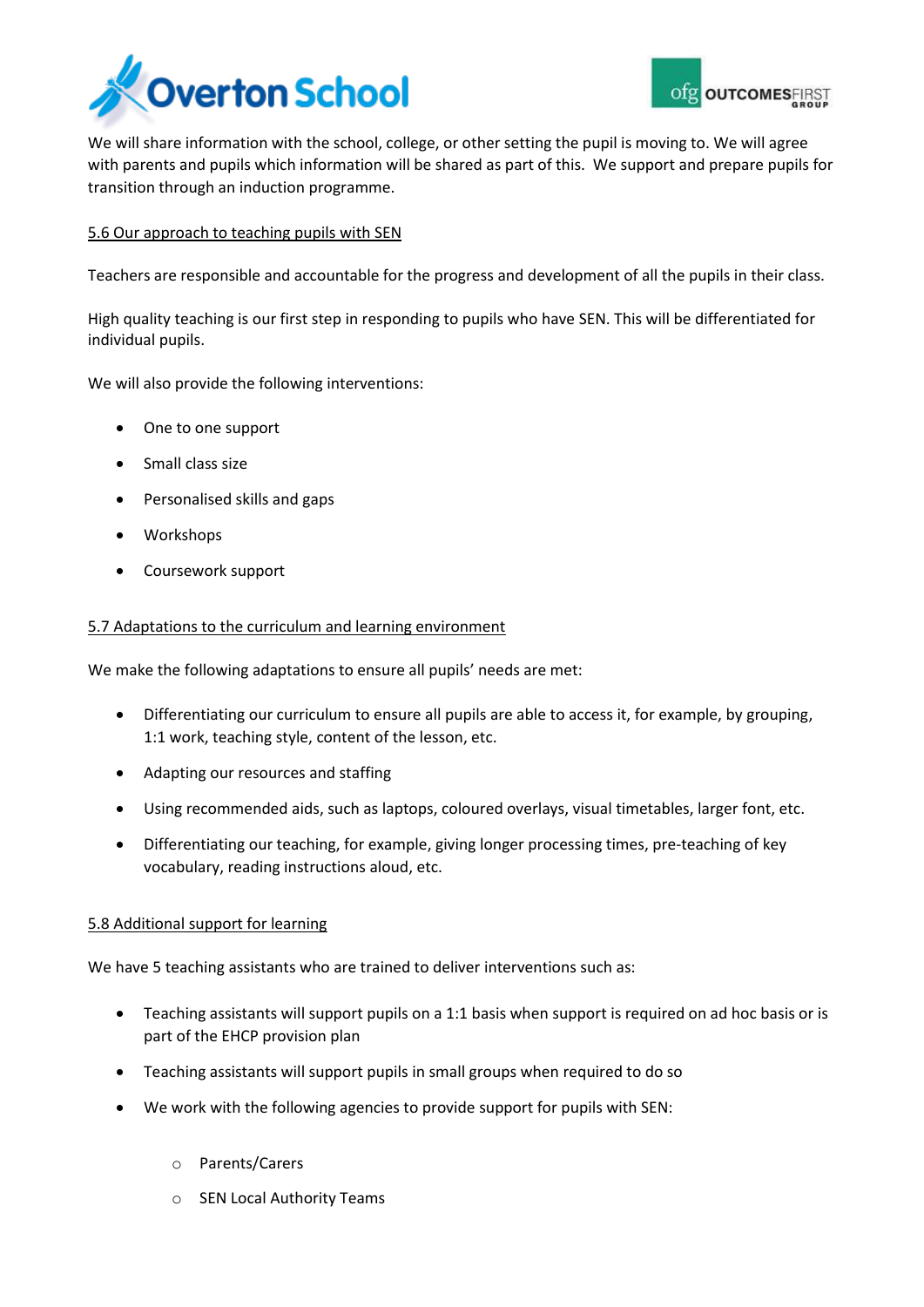



- o MASH Team
- **Social Care Workers**
- o Family Support Workers
- o OFG Clinicians, Psychologist and Support Teams
- o Care Team

#### 5.9 Expertise and training of staff

Our SENCO has 15 years experience in this role and has worked across a range of settings.

We have a team of 5 teaching assistants, including 1 higher level teaching assistants (HLTAs) who are trained to deliver SEN provision.

In the last academic year, staff have been trained in PRICE and SPELL

We use specialist staff for therapeutic studies including horticulture, dog walking, arts and crafts, music, MFL.

#### 5.10 Securing equipment and facilities

We have a dedicated team to support young people in and out of the school right from meeting and greeting in the morning to saying good bye at the end of the day. We have dedicated rota system for morning, break, lunch and lesson duties.

Resources are secured in cupboards and lockable storage to maintain the safety of the young people in the school. .

#### 5.11 Evaluating the effectiveness of SEN provision

We evaluate the effectiveness of provision for pupils with SEN by:

- Reviewing pupils' individual progress towards their goals each term
- Reviewing the impact of interventions after 6 weeks
- Using pupil questionnaires
- Monitoring by the SENCO
- Using provision maps to measure progress
- Holding annual reviews for pupils with statements of SEN or EHC plans

#### 5.12 Enabling pupils with SEN to engage in activities available to those in the school who do not have SEN

 All of our extra-curricular activities and school visits are available to all our pupils, including our before-and after-school clubs.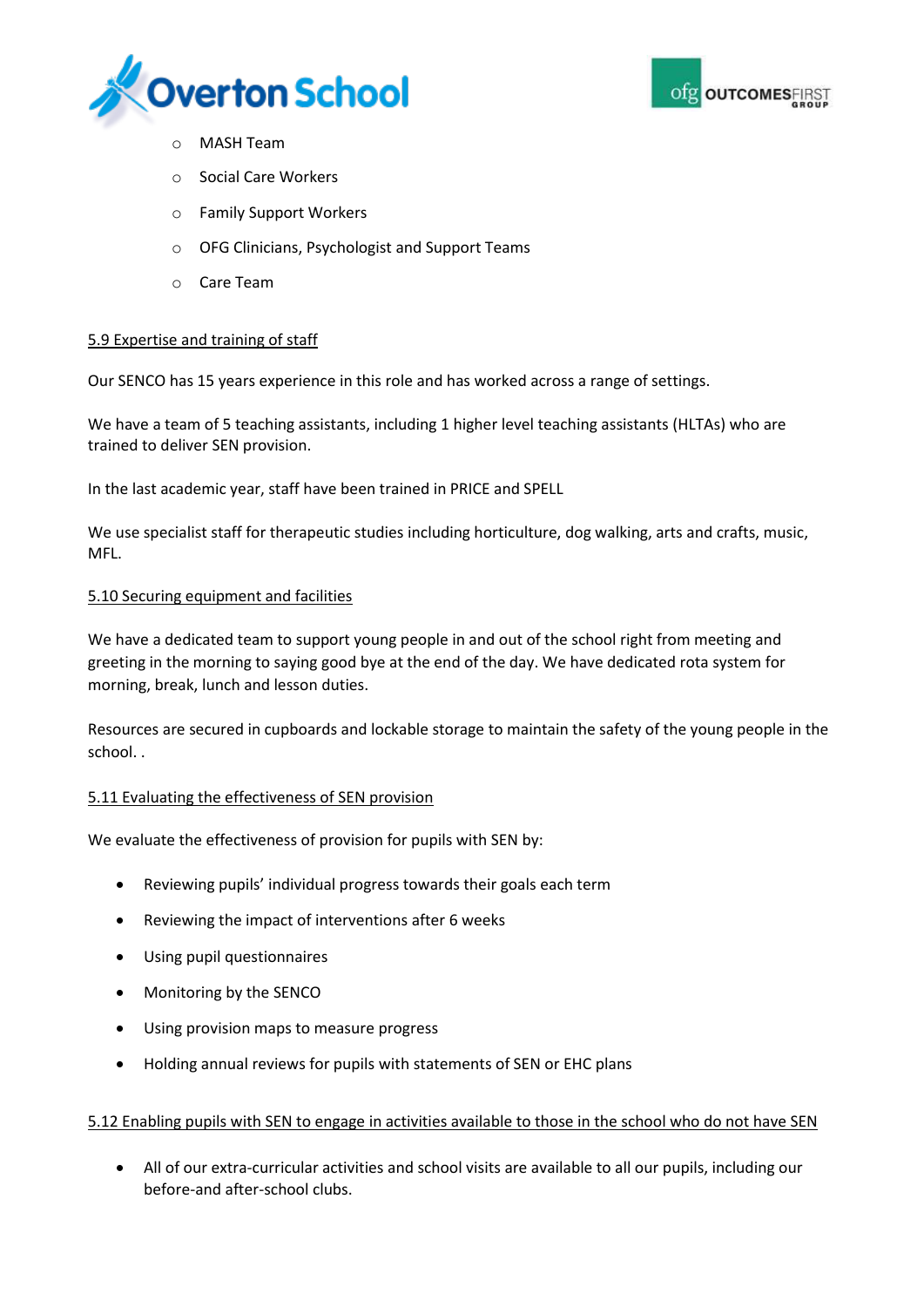



- All pupils are encouraged to take part in sports day/school plays/special workshops, etc.
- No pupil is ever excluded from taking part in these activities because of their SEN or disability.

#### 5.13 Support for improving emotional and social development

We provide support for pupils to improve their emotional and social development in the following ways:

- Pupils with SEN are encouraged to be part of the school council
- Pupils with SEN are also encouraged to be part of tutor time to promote teamwork/building friendships etc.

We have a zero tolerance approach to bullying.

#### 5.14 Working with other agencies

Overton school involves other bodies, including health and social care bodies, local authority support services and voluntary sector organization's, in meeting pupils' SEN and supporting their families. Where and when needed we have communication to support the progress of the young person, discuss strategies and formulate plans to support he young person and their family.

#### 5.15 Complaints about SEN provision

Complaints about SEN provision in our school should be made to the SENCO in the first instance. They will then be referred to the school's complaints policy.

The parents of pupils with disabilities have the right to make disability discrimination claims to the first-tier SEND tribunal if they believe that our school has discriminated against their children. They can make a claim about alleged discrimination regarding:

- Exclusions
- Provision of education and associated services
- Making reasonable adjustments, including the provision of auxiliary aids and services

#### 5.16 Contact details of support services for parents of pupils with SEN

Although the students come from a range of local authorities, Overton School is based in the Shropshire local authority. For their local offer, which sets out how to access services, the pathway and processes your child, young person, or family might travel through you can visit their website at: <https://www.shropshire.gov.uk/local-offer/>

#### 5.17 Contact details for raising concerns

| <b>Staff Name</b> | <b>Position</b>       | <b>Contact Details</b> |
|-------------------|-----------------------|------------------------|
| Nicola Chokkuea   | Head of School        | 01584 707091           |
| Neil Dobie        | Deputy Head of School | 01584 707091           |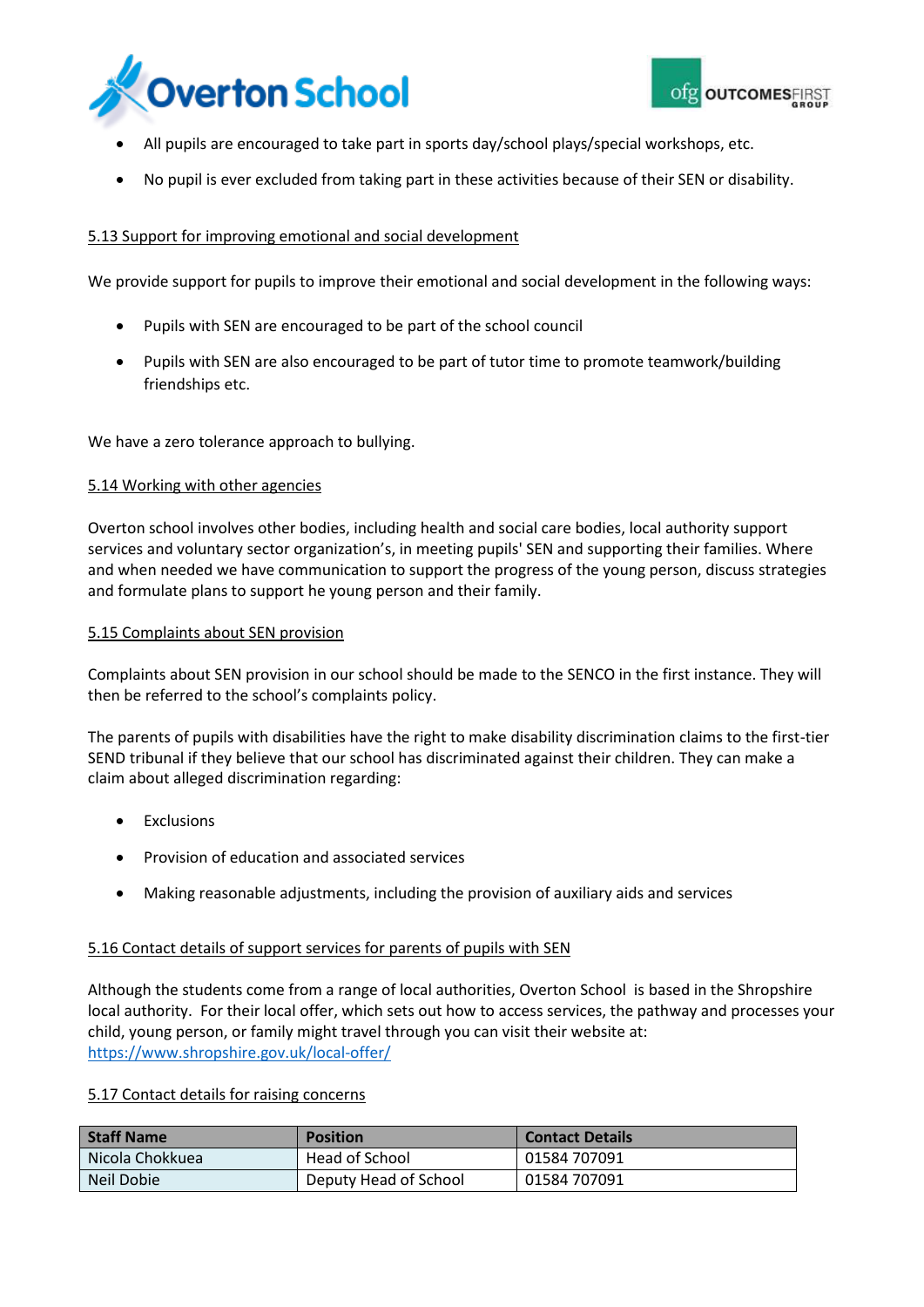



Tracy Francis **Service Manager** Tracy.francis@brnmelyncare.com

#### 5.18 The local authority local offer

#### **CHILDREN AND FAMILIES BILL 2013**

The Children and Families Bill takes forward the Coalition Government's commitments to improve services for vulnerable children and support strong families. It underpins wider reforms to ensure that all children and young people can succeed, no matter what their background. The Bill will reform the systems for adoption, looked after children, family justice and special educational needs.

The Government is transforming the system for children and young people with special educational needs (SEN), including those who are disabled, so that services consistently support the best outcomes for them. The Bill will extend the SEN system from birth to 25, giving children, young people and their parents/carers greater control and choice in decisions and ensuring needs are properly met.

It takes forward the reform program set out in support and aspiration: A new approach to special educational needs and disability: Progress and next steps by:

The Local Offer was first introduced in the Green Paper (March 2011) as a local offer of all services available to support disabled children and children with SEN and their families. This easy to understand information will set out what is normally available in schools to help children with lower-level SEN as well as the options available to support families who need additional help to care for their child."

#### What will it do?

The Local Offer will provide parents/carers with information about how to access services in their area, and what they can expect from those services. With regard to Education, it will let parents/ carers and young people know how school and colleges will support them, and what they can expect across the local settings.

#### School Based Data/Information 2021 to 2022

Number of students at our school with statements or EHC plans at the beginning of September 2020: 16

Number of students on the SEND register at the beginning of September 2021: 16

#### What training did staff at our school have in SEND over the Year 2019/2020?

- Mentor Induction Training for our Mentors
- Training on How to support student with an Autistic Spectrum Disorder in lessons and outside classroom
- Support with developing literacy and numeracy in lessons
- PRICE
- SPELL
- AET